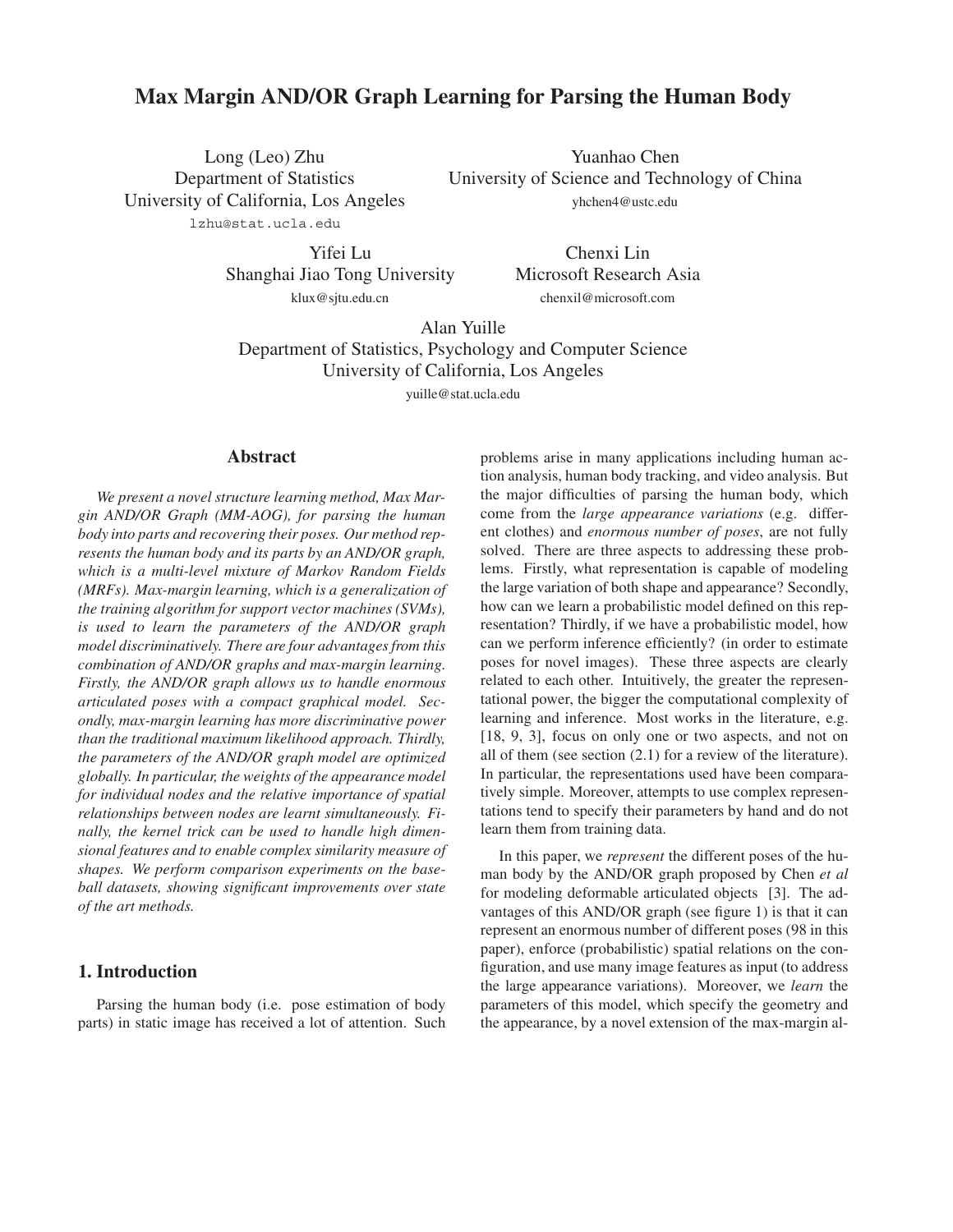

Figure 1. The AND/OR representation allows us to model enormous poses of the object. A parse tree which is a portion of the AND/OR graph represent a specific pose of human body. The nodes and edges with red boundary indicate one parse tree. In this paper, there are 98 poses which can be modeled by the parse trees of the whole AND/OR graph.

gorithm for structure learning [1, 20, 21]. This learning is global in the sense that we learn all the parameters simultaneously (by an algorithm that is guaranteed to find the global minimum) rather than learning subsets of the parameters locally. Max-margin learning has been shown to be more effective than standard maximum likelihood estimation when the overall goal is classification (i.e. into different poses). It also has some technical advantages such as: (i) avoiding the computation of the partition function of the distribution, and (ii) the use of the kernel trick to extend the class of features. To perform *inference*, we use the compositional algorithm described in [3].

Our paper makes contributions to both machine learning and computer vision. The contribution to machine learning is to extend max-margin learning to AND/OR graphs (max-margin has previously been applied to simpler models, see section (2)). The contribution to computer vision is the combination of the AND/OR *representation*, the maxmargin *learning*, and compositional *inference* [3] to model human parsing. Moreover, our results, see section (6), show that our approach significantly outperforms the state of the art.

### **2. Background**

#### **2.1. Human Body Parsing**

There has been considerable recent interest in human body parsing. Sigal and Black [17] address the occlusion problem by enhancing the ability of appearance modeling. Triggs and his colleagues [15] learn more complex models for individual parts by SVM and combine them by an extra classifier. Mori [9] use super-pixels to reduce the search space and thus speed up the inference. Ren *et al*. [14] present a framework to integrate multiple pairwise constraints between parts. The models of body parts are independently trained. Ramanan [13] propose tree structured CRF to learn a model for parsing human body. Lee and Cohen [8] and Zhang *et al*. [24] used MCMC for inference. In summary, these methods involve representations of limited complexity (i.e. with less varieties of pose than AND/OR graphs). If learning is involved, it is local but not global (i.e. the parameters are not learnt simulateously) [14, 17, 15, 9]. Moreover, the performance evaluation is performed by outputting a list of poses and takes credit if the groundtruth result is in this list [9, 24, 18].

The most related work is by Srinivasan and Shi [18] who introduced a grammar for dealing with the large number of different poses. Their model was manually defined, but they also introduced some learning in a more recent paper [19]. Their results are the state of the art, so we make comparisons to them in section (6).

By contrast, our model uses the AND/OR graph in the form of Chen *et al*. [3] which combines a grammatical component (for generating multiple poses) with a markov random field (MRF) component which represents spatial relationships between components of the model (see [6, 2] for different types of AND/OR graph models). We perform global learning of the model parameters (both geometry and appearance) by max-margin learning. Finally, our inference algorithm outputs a single pose estimate only which, as we show in section (6), is better than any of the results in the list output by Srinivasan and Shi [18] (and their output list is better than that provided by other algorithms [9]).

### **2.2. Max Margin Structure Learning**

The first example of max-margin structure learning was proposed by Altun *et al*. [1] to learn Hidden Markov Models (HMMs) discriminatively. This extended the max margin criterion, used in binary classification [23] and multi-class classification [4], to learning structures where the output can be a sequence of binary vectors (hence an extension of multi-class classification to cases where the number of classes is  $2^n$ , where *n* is the length of the sequence). We note that there have been highly successful examples in computer vision of max-margin applied to binary classification, see SVM-based face detection [11].

Taskar et al. [20] generalized max margin structure learning to general markov random fields (MRF's), referred to an max margin markov networks( $M<sup>3</sup>$ ). Taskar et al. [21] also extended this approach to probabilistic context-free grammar (PCFG) for language parsing. But max-margin learning has not yet been extended to learning AND/OR graph models that can be thought of as combining PCFG's with MRF's.

This literature on max-margin structure learning shows that it is highly competitive with conventional maximum likelihood learning methods as used, for example, to learn conditional random fields (CRF's) [7]. In particular, maxmargin structure learning avoids the need to estimate the partition function of the probability distribution (which is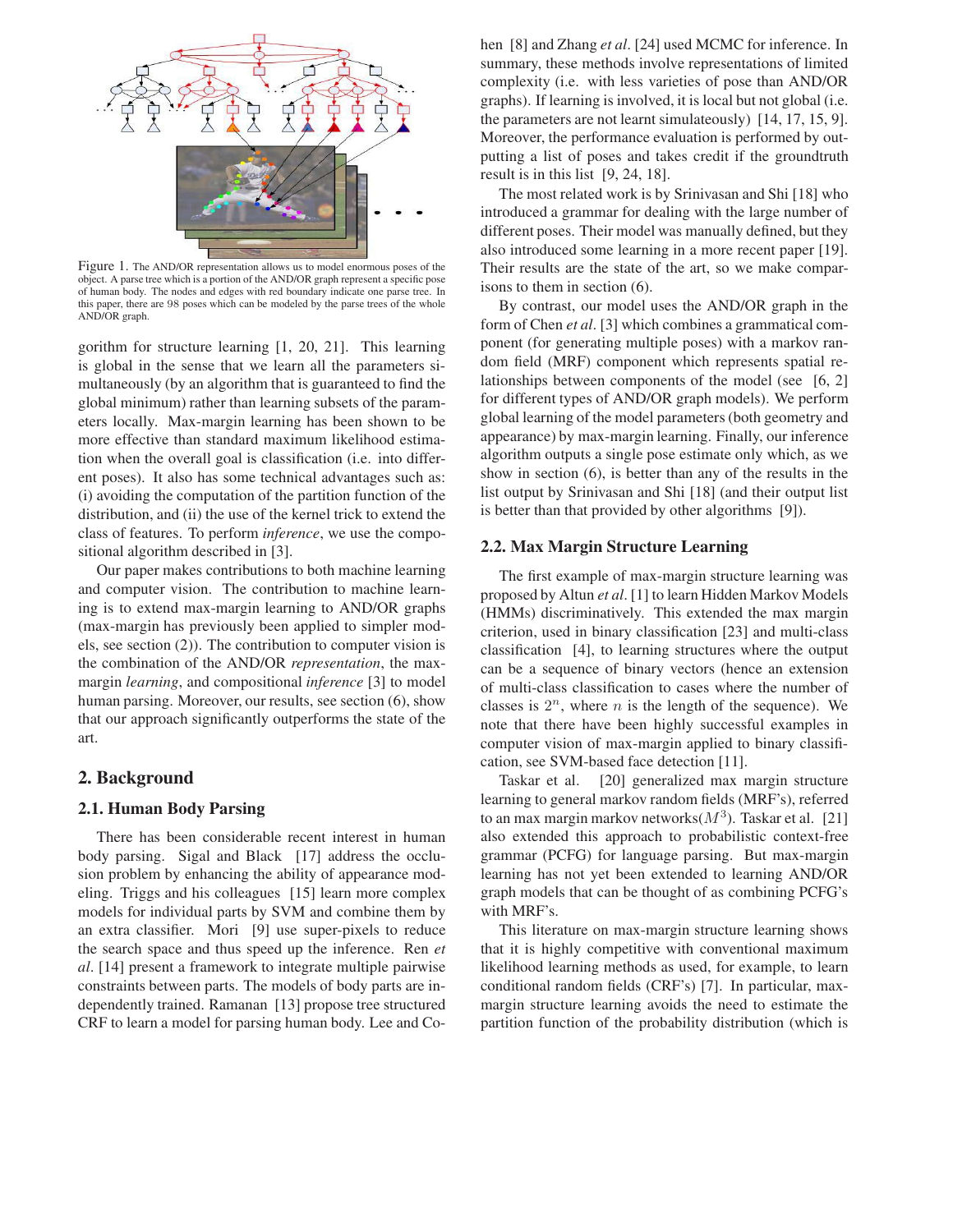major technical difficulty of maximum likelihood estimation). Max-margin structure learning essentially learns the parameters of the model so that the groundtruth states are those with least energy (or highest probability) and states which are close to groundtruth also have low energy (or high probability). See section (5) for details.

# **3. The AND/OR Graph Representation**

### **3.1. The AND/OR model**

The structure of the AND/OR graph is represented by a graph  $G = (V, E)$  where V and E denote the set of vertices and edges respectively. The vertex set V contains three types of nodes,"OR" nodes,"AND" nodes and "LEAF" nodes which are depicted in figure (1) by circles, rectangles and triangles respectively. These nodes have attributes including position, scale, and orientation. The edge set  $E$  contains vertical edges defining the topological structure and horizontal edges defining spatial constraints on the node attributes. For each node  $\nu \in V$ , the set of its child nodes is defined by  $T_{\nu}$ . Hence  $\{T_{\nu}\}\$  denotes all possible vertical edges of the AND/OR graph (the presence of OR nodes means that not all child nodes will appear in a parse, see next subsection). The horizontal edges are defined on triplets  $(\mu, \rho, \tau)$  of the children of AND nodes. The structure of the AND/OR graph is represented by  $\{(\nu, T_{\nu}, (\mu, \rho, \tau))\}.$ 

The AND/OR graph we use in this paper to represent human pose is shown in figure (2). The top node shows all the 98 possible configurations (i.e. parse trees of the human body). These configurations are obtained by AND-ing sub-configurations such as the torso, the left leg, and the right leg of the body (see circular nodes in the second row). Each of these sub-configurations has different *aspects* as illustrated by the AND nodes (rectangles in the third row). These sub-configurations, in turn, are composed by ANDing more elementary configurations (see fourth row) which can have different aspects (see fifth row).

# **3.2. The representational power of the AND/OR Graph Representation**

The representational power of AND/OR graph is given by the number of topological configurations of the graph which we call parse trees and which correspond to different poses. Each parse tree corresponds to a specification of which AND nodes are selected by the OR nodes (i.e. each OR node is required to select a unique child). Hence the number of different parse trees is bounded above by  $W^{K^h}$ , where  $K$  is the maximum number of children of AND nodes (in this paper we restrict  $K \leq 4$ ), W denotes the maximum number of possible children of OR nodes, and  $h$  is the number of levels containing OR nodes with more than one child node. The total number of parameters associated with the

potential functions, which are defined on the edges of an AND/OR graph, is bounded above by  $MW<sup>K</sup>$  where M is the number of AND nodes connecting to OR nodes. Hence the AND/OR graph can represent an exponentially large number of articulated poses but with a compact form. This property of the AND/OR graph representation is very desirable for learning because it requires few training images to achieve good generalization. In the experiments reported in this paper we have  $M = 35, K = 4, W = 3, h = 4$ . There are 98 poses modeled by AND/OR graph.

#### **3.3. The state variables**

A configuration (parse tree) of the AND/OR graph is an assignment of state variables  $y = \{z_{\nu}, t_{\nu}\}\$  with  $z_{\nu} =$  $(z_x^x, z_y^y, z_y^{\theta}, z_y^s)$  to each node  $\nu$ , where  $(z^x, z^y)$ ,  $z^{\theta}$  and  $z^s$ <br>denote image position, orientation, and scale respectively denote image position, orientation, and scale respectively. The  $t = \{t_{\nu}\}\$  variable defines the specific topology of the parse tree, where  $t_{\nu}$  denotes the children of node  $\nu$ . For AND nodes, the set of children is fixed (i.e. not dynamic) and so  $t_{\nu} = T_{\nu}$ . But each OR node must select a unique child node  $t_{\nu} \in T_{\nu}$  (to enable sub-configurations to switch their appearance, see figure (2)). The input to the graph is the image  $x = \{x_{\nu}\}\$  defined on the image lattice (at the lowest level of the graph).

We define  $V^{LEAF}(t)$ ,  $V^{AND}(t)$ ,  $V^{OR}(t)$  to be the set of LEAF, AND, and OR nodes which are active for a specific choice of the topology  $t$  of a parse tree. These sets can be computed recursively from the root node, see figure (2). The AND nodes in the second row (i.e. the second highest level of the graph) are always activated and so are the OR nodes in the third row. The AND nodes activated in the fourth row, and their OR node children in the fifth row, are determined by the t variables assigned to their parent OR nodes. This process repeats till we reach the lowest level of the graph.

#### **3.4. The potential functions for the AND/OR graph**

The conditional distribution on the states and the data is given by:

$$
P(y|x; \mathbf{w}) = \frac{1}{Z(x; \mathbf{w})} \exp \langle \mathbf{w}, \Psi(x, y) \rangle.
$$
 (1)

where x is the input image, y is the parse tree, and  $Z(x, w)$  is the partition function.  $P(y|x; w)$  is a (conditional) exponential model which is defined by an inner product  $\langle w, \Psi(x, y) \rangle$ between features  $\Psi(x, y)$  and model parameters w (to be learnt). The features  $\Psi(x, y)$  are of three types: (i) appearance features  $\Psi^{D}(x, y)$ , (ii) horizontal spatial relationship features  $\Psi^H(y)$ , and (iii) vertical relationship features  $\Psi^{V}(y)$ . Note that only the appearance features depend on the data  $x$  (the other features are like prior distributions).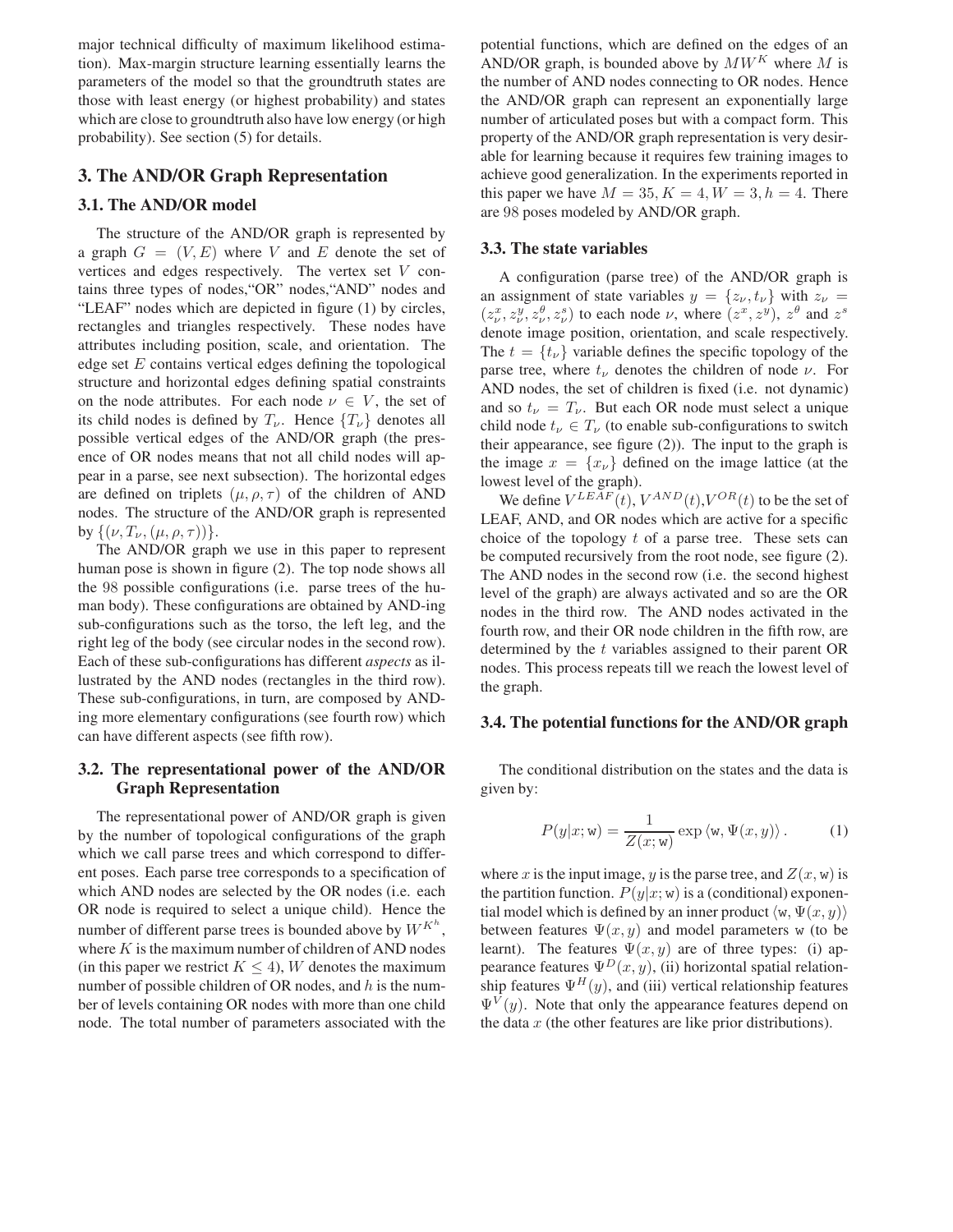

Figure 2. The AND/OR graph is an efficient way to represent different appearances of an object. The graph is built up manually. The bottom level of the graph indicates points along the boundary of human body. The higher levels indicat combinations of elementary configurations. The graph that we used contains eight levels (three lower levels are not depicted here due to lack of space). Color points distinguish different body parts. The arms are not modeled in this paper.

The first type of features  $\Psi_{\nu}^{D}(x, y), \forall \nu \in V^{LEAF}(t)$ <br>data dependent and model the appearance of the obare data dependent and model the appearance of the object. They relate the appearance of the active leaf nodes to properties of the local image. More formally,  $y$  in  $\Psi_{\nu}^{D}(x, y)$  refers to  $z_{\nu} = (z^{x}, z^{y}, z^{s}, z^{b})$  for the active nodes<br> $v \in V^{LEAF}$   $\Psi_{\nu}(x, z)$  represent the local image features  $\nu \in V^{LEAF}$ .  $\Psi_{\nu}^{D}(x, z_{\nu})$  represent the local image features<br>including the grey intensity gradient, canny edge man, the including the grey intensity, gradient, canny edge map, the responses of Gabor filters at different scales and orientations, and related features. We use a total of 101 features of this type (i.e. the vector  $\Psi^{D}(x, y)$  has 101 dimensions). But not all these features will be used (the max-margin learning will typically set some of the parameters  $w^D$  to be zero).

The second type of features  $\Psi^H(y)$  specify the horizontal relationships (which correspond to geometric constraints at a range of scales). They are defined by  $\Psi_{\mu}^{H}(y) =$  $u^H_{\nu}(y) =$  $g(z_\mu, z_\rho, z_\tau), \forall \nu \in V^{AND}(t)$  where  $g(.,.,.)$  is a logarithm<br>of Gaussian distribution defined on the *invariant shane yec*of Gaussian distribution defined on the *invariant shape vector*  $l(z_\mu, z_\rho, z_\tau)$  [25] constructed from triple child nodes  $(z_{\mu}, z_{\rho}, z_{\tau})$  of node  $\nu$ . This shape vector depends only on variables of the triple, such as the internal angles, that are invariant to the translation, rotation, and scaling of the triple. This type of feature is defined over all triples formed by the child nodes of each parent, see figures (2). The parameters of the Gaussians are estimated from the labeled training data (this is local learning, but max-margin will learn their parameters  $w^H$  globally).

The third type of features  $\Psi^{V}(y)$  are the vertical components which hold the structure together by relating the state of the parent nodes to the state of its children.  $\Psi^{V}(y)$  is divided into three vertical energy terms denoted by  $\Psi^{V,A}(y)$ ,  $\Psi^{V,B}(y)$  and  $\Psi^{V,C}(y)$  which refer to type(A), type(B) and type(C) vertical connections respectively.

 $\Psi^{V,A}(y)$  specifies the coupling from the AND node to the OR node. This coupling is deterministic – the state of the parent node is determined precisely by the

states of the child nodes. This is defined by  $\Psi^{V,A}(y) =$  $h(z_{\nu}, \{z_{\mu} \text{ s.t. } \mu \in t_{\nu}\}), \forall \nu \in V^{AND}(t)$ , where  $h(.,.)=0$ if the average orientations and positions of the child nodes are equal to the orientation and position of the parent node (i.e. the vertical constraints are "hard"). If they are not consistent, then  $h(.,.) = \kappa$ , where  $\kappa$  is a small negative number.

 $\Psi^{V,B}(y)$  accounts for the probability of the assignments of the connections from OR nodes to AND nodes. We define  $\Psi^{V,B}(y) = \lambda_{\nu}(t_{\nu}), \forall \nu \in V^{OR}(t)$ , where  $\lambda_{\nu}$ () is the potential function which encodes the weights of the assignments determined by  $t_{\nu}$ .

The potential function  $\Psi^{V,C}(y)$  defines the connection from the lowest AND nodes to the LEAF nodes. This is similar to the definition of  $\Psi^{V,A}(y)$ , and  $\Psi^{V,C}(y)$  is given by  $\Psi^{V,C}(y) = h(z_v; z_{t_v})$  where  $h(.,.)=0$  if the orientation and position of the child (LEAF) node is equal to the orientation and position of the parent (AND) node. If they are not consistent, then  $h(.,.) = \kappa$ .

### **4. The Inference/Parsing Algorithm**

We use the inference algorithm described in [3] to obtain the best parse tree  $y^*$  of an image x by computing  $y^* = \arg \max_{y} \langle w, \Psi(x, y) \rangle$ . This algorithm runs (empirically) in polynomial time in terms of the number of levels of the AND/OR graph (no other algorithm has this level of inference performance on AND/OR graphs). This rapid inference is necessary to make max margin learning practical.

The algorithm has a bottom-up stage which makes proposals for the configuration of the AND/OR graph. This proceeds by combining proposals for sub-configurations to build proposals for larger configuration. For AND nodes, we combine proposals for the child nodes to form a proposal for the parent node. For OR nodes, we enumerate all proposals from all branches without composition. To prevent a combinatorial explosion we prune out weak propos-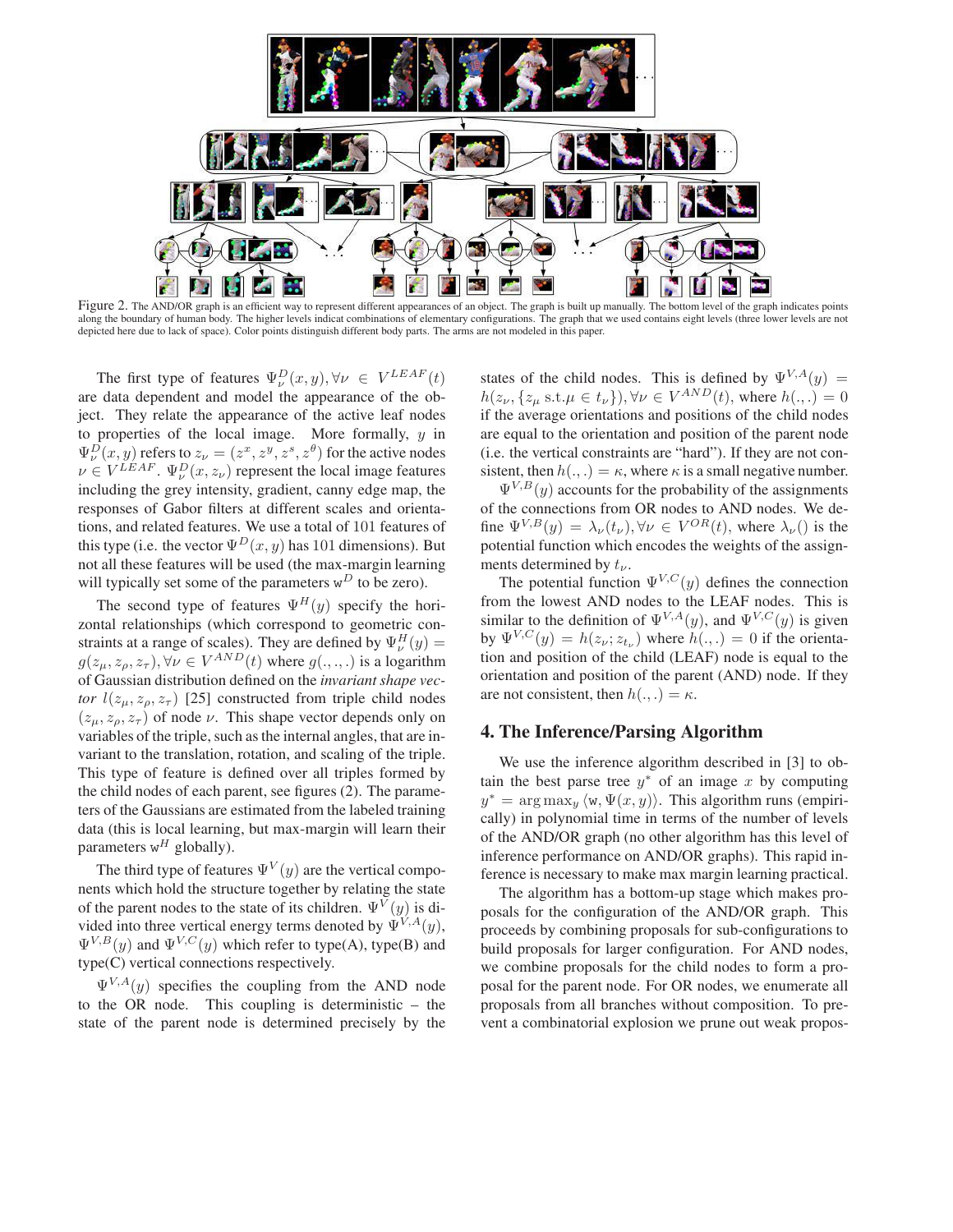Input:  $\{MP_{\nu^1}^1\}$ . Output:  $\{MP_{\nu^L}^L\}$ . ⊕ denotes the operation of combining two proposals. Loop :  $l = 1$  to L, for each node  $\nu$  at level l • IF  $\nu$  is an OR node 1. Union:  $\{MP_{\nu,b}^l\} = \bigcup_{\rho \in T_{\nu}, a=1,...,M_{\rho}^{l-1}} MP_{\rho,a}^{l-1}$ • IF  $\nu$  is an AND node 1. Composition:  $\{P_{\nu,b}^l\} = \bigoplus_{\rho \in T_{\nu}, a=1,...,M_{\rho}^{l-1}} MP_{\rho,a}^{l-1}$ 2. Pruning:  $\{P_{\nu,a}^l\} = \{P_{\nu,a}^l | \langle w, \Psi_{\nu}(P_{\nu,a}^l) \rangle > Thres_l\}$ 3. Local Maximum:  $\{(MP_{\nu,a}^l, CL_{\nu,a}^l)\}$  $\{u_{\nu,a}\}\}$  =  $LocalMaximum({P_{\nu,a}^l}, \epsilon_W)$  where  $\epsilon_W$  is the size of the window  $W^l_\nu$  defined in space, orientation, and scale. Figure 3. The inference algorithm.

als which have low fitness score ( $\langle w, \Psi(x, y) \rangle$  evaluated for the configuration) and use clustering which selects a small set of *max-proposals* (each representing a cluster).

The pseudo-code for the algorithm is shown in figure 3. The input to a level l is a set of max-proposals  $\{MP_{\nu,a}^{l-1}\}$  for each node  $\nu$  at level  $l-1$  (each max-proposal, or proposal, each node  $\nu$  at level  $l - 1$  (each max-proposal, or proposal, is a configuration  $\{Z_{\nu,a}^{l-1}\}$  of the subtree with root node  $\nu$ and is indexed by  $a$  or  $b$ ). The max-proposals generate proposals  $\{P_{\mu,b}^l\}$  for nodes at level l by composition, if level l consists of AND nodes, or by union if l contains OR nodes. We prune out this set of proposals by rejecting those with low fitness scores (i.e.  $\langle w, \Psi(x, y) \rangle$  evaluated for the configuration) and by clustering using *local maximum* to group the proposals into a set of clusters  $\{CL_{\mu,a}^l\}$ , each represented by a max-proposal  $\{MP_{\mu,a}^l\}$  (the local maximum is taken with respect to spatial position, scale, and orientation). The output  $\{MP_{\mu,a}^l\}$  is used as input to the next level  $l+1$ . See [3] for full details.

### **5. Max Margin AND/OR Graph Learning**

#### **5.1. Primal and Dual Problems**

The task of AND/OR graph learning is to estimate the parameters w from a set of training samples  $(x_1, y_1), ..., (x_n, y_n) \in \mathcal{X} \times \mathcal{Y}$  drawn from some fixed, but unknown probability distribution. In this paper,  $x$  is image, y is the configurations of an AND/OR graph.

We formulate this learning task in terms of the maxmargin criterion which is designed to learn the parameters which are best for classification (i.e. to estimate  $y$ ) rather than use the standard maximum likelihood criterion (see [23] for a justification for this strategy). But observe that the classification is over the set of values  $\mathcal{Y}$ , which is exponentially large, and hence differs greatly from simple binary classification. Effectively max-margin learning seeks to find values of the parameters w which ensure that the energies  $\langle \Psi(x, y), w \rangle$  are smallest for the ground-truth states y and for states close to the ground-truth. A practical

advantages of max-margin learning is that it gives a computationally tractable learning algorithm (which avoids the need to compute the partition function of the distribution).

The main idea of the max margin approach is to forego the probabilistic interpretation of equation 1. Instead we concentrate on the discriminative function  $F(x, y, w)$  =  $\langle \Psi(x, y), w \rangle$ . We define the *margin*  $\gamma$  of the parameter w on example i as the difference between the true parse  $y_i$  and the best parse  $y^*$ :

$$
\gamma_i = F(x_i, y_i, \mathbf{w}) - \max_{y \neq y_i} F(x_i, y, \mathbf{w}) \tag{2}
$$

$$
= \langle w, \Psi_{i,y_i} - \Psi_{i,y^*} \rangle \tag{3}
$$

where  $\Psi_{i,y_i} = \Psi(x_i, y_i)$  and  $\Psi_{i,y} = \Psi(x_i, y)$ .

Intuitively, the size of margin quantifies the confidence in rejecting the incorrect parse y using the function  $F(x, y, w)$ . Larger margins [23] leads to better generalization and prevents over-fitting.

The *goal* of max margin AND/OR graph learning is to maximize the minimum margin:

$$
\max_{\gamma} \gamma \tag{4}
$$

$$
s.t. \langle w, \Psi_{i,y_i} - \Psi_{i,y} \rangle \ge \gamma L_{i,y}, \forall y; ||w||^2 \le 1;
$$
 (5)

where  $L_{i,y} = L(y_i, y)$  is a loss function (note there are an exponential number  $|y|$  of constraints in equation 5). The purpose of the loss function is to give partial credit to states which differ from the groundtruth by only small amounts (i.e. it will encourage the energy to be small for states near the groundtruth).

The loss function is defined as follows:

$$
L(y_i, y) = \sum_{\nu \in V^{AND}} \Delta(z_{\nu}^i, z_{\nu}) + \sum_{\nu \in V^{LEAF}} \Delta(z_{\nu}^i, z_{\nu}) \tag{6}
$$

where  $\triangle(z_\nu^i, z_\nu) = 1$  if  $dist(z_\nu^i, z_\nu) \ge \delta$ . Otherwise,<br> $\triangle(z_i^i, z_i) = 0$ ,  $dist(z_i)$  is a measure of the distance be- $\Delta(z_i^i, z_i) = 0$ . dist(...) is a measure of the distance be-<br>tween two points and  $\delta$  is a threshold. Note that the summatween two points and  $\delta$  is a threshold. Note that the summations are defined over the active nodes. This loss function which measures the distance/cost between two parse trees is calculated by summing over individual parts. This ensures that the computational complexity of the loss function is linear in the size of the LEAF and AND nodes of the hierarchy.

By standard manipulation, the optimization can be reformulated as minimizing the constrained quadratic cost function of the weights:

$$
\min_{\mathbf{w}} \frac{1}{2} ||\mathbf{w}||^2 + C \sum_{i} \xi_i
$$
 (7)

$$
s.t. \langle \mathbf{w}, \Psi_{i,y_i} - \Psi_{i,y} \rangle \ge L_{i,y} - \xi_i, \forall y; \tag{8}
$$

where  $C$  is a fixed penalty parameter which balances the trade-off between margin size and outliers. Outliers are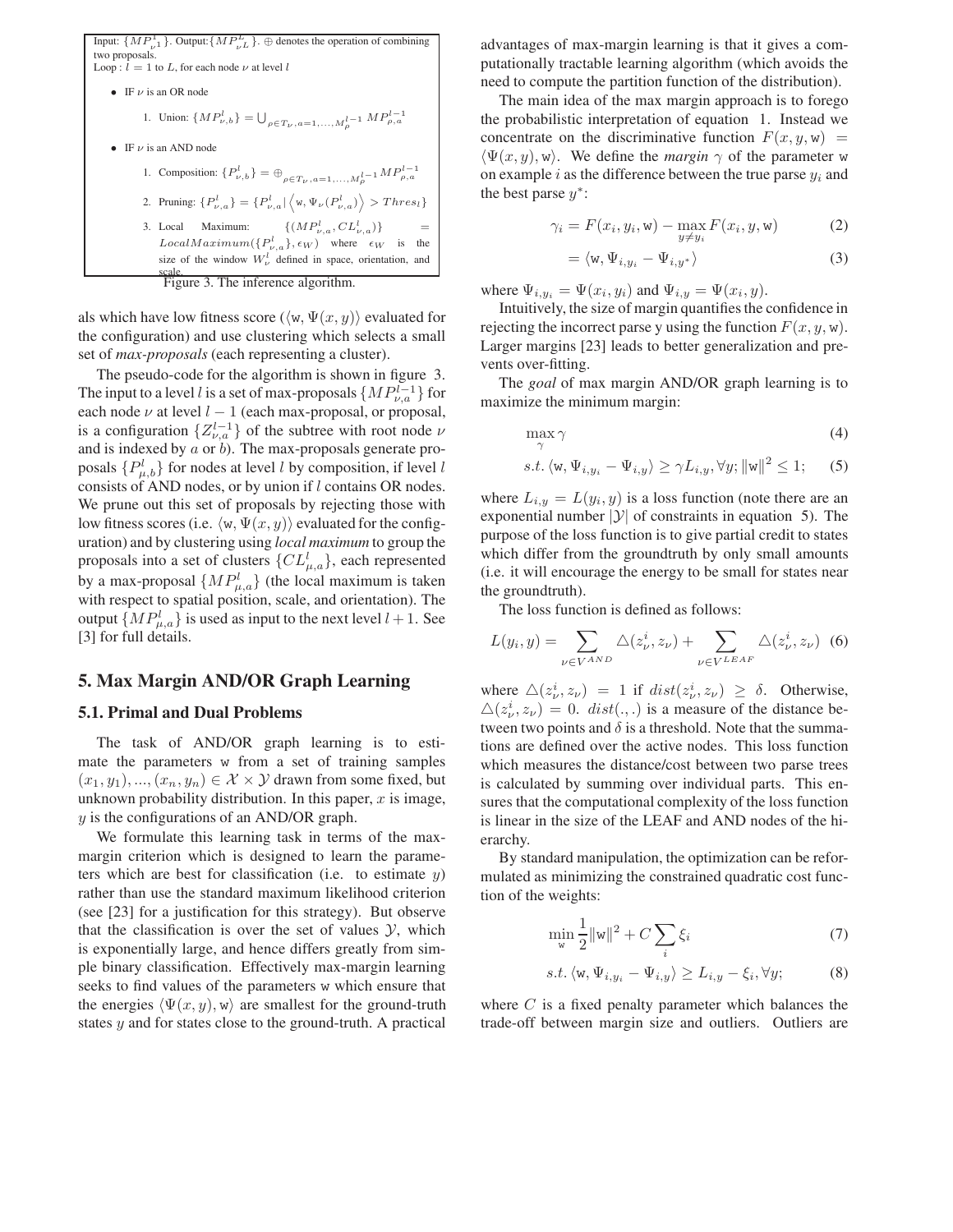training samples which are only corrected classified after using a slack variable  $\xi_i$  to "move them" to the correct side of the margin. The constraints are imposed by introducing Lagrange parameters  $\alpha_{i,y}$  (one  $\alpha$  for each constraint).

The form of the solution to this minimization can be expressed in form:

$$
w^* = C \sum_{i,y} \alpha^*_{i,y} (\Psi_{i,y_i} - \Psi_{i,y}), \qquad (9)
$$

where the  $\alpha^*$  are obtained by maximizing the dual function:

$$
\max_{\alpha} \sum_{i,y} \alpha_{i,y} L_{i,y} - \frac{1}{2} C \sum_{i,j} \sum_{y,z} \alpha_{i,y} \alpha_{j,z} \langle \Psi_{i,y_i} - \Psi_{i,y}, \Psi_{j,y_j} - \Psi_{j,z} \rangle \quad (10)
$$

$$
s.t. \sum_{y} \alpha_{i,y} = 1, \forall i; \alpha_{i,y} \ge 0, \forall i, y;
$$
 (11)

Observe that the solution will only depend on the training samples  $(x_i, y_i)$  for which  $\alpha_{i, y_i} \neq 0$ . These are the socalled *support vectors*. They correspond to training samples that either lie directly on the margin or are outliers (that need to use slack variables). The concept of support vectors is important for the optimization algorithm that we will use to estimate the  $\alpha^*$  (see next subsection).

It follows from equations (9,11), that the solution only depends on the data by means of the inner product  $\Psi \cdot \Psi'$ of the potentials. This enables us to use the kernel trick [5] which replaces the inner product by a kernel  $K(.,.)$  (interpreted as using features in higher dimensional spaces). In this paper, the kernels  $K($ , all take two forms, the linear kernel,  $K(\Psi, \Psi') = \Psi \cdot \Psi'$  for image features  $\Psi^D$ <br>and the radial basis function (RBE) kernel  $K(\Psi, \Psi')$ and the radial basis function (RBF) kernel,  $K(\Psi, \Psi')$  =  $\exp(-r||\Psi - \Psi'||^2)$  for shape features  $\Psi^H$  where r is a<br>parameter of RBE parameter of RBF.

#### **5.2. Optimization of the Dual**

The main problem with optimizing the dual, see equation 10, is the exponential number of constraints (and hence the exponential number of  $\{\alpha_{i,x}\}\$  to solve for). We risk having to enumerate all the parse trees  $y \in \mathcal{Y}$  which is almost impractical for an AND/OR graph. Fortunately, in practice only a small number of support vectors will be needed (equivalently, only a small number of the  $\{\alpha_{i,y}\}\$ will be non-zero). This motivates the working set algorithm [1, 22] to optimize the objective function in equation 10. The algorithm aims at finding a small set of *active constraints* that ensure a sufficiently accurate solution. More precisely, it sequentially creates a nested working set of successively tighter relaxations using a cutting plane method. They [1, 22] show that the remaining (exponentially many) constraints are guaranteed to be violated by no more than  $\epsilon$ ,

# Loop over k

•  $y^*$  =  $\arg \max_y H(x_k, y)$  where  $H(x_k, y)$  =  $\langle w, \Psi_{i,y} \rangle + L(y_k, y).$ 

\n- if 
$$
H(x_k, y^*; \alpha) - \max_{y \in S_k} H(x_k, y; \alpha) > \varepsilon
$$
\n $S_k \leftarrow S_k \bigcup y^*$ \n $\alpha_s \leftarrow \text{optimize dual over } S, S = S \bigcup S_k$ \n Figure 4. Working Set Optimization
\n

Given a training set S and parameter  $\alpha$ Repeat

- select a pair of data points  $(y_i, y_k)$  not satisfying KKT conditions.
- solve optimization problem on  $(y_j, y_k)$

Until all pairs satisfy KKT conditions. Figure 5. Sequential Minimal Optimization

without needing to explicitly add them to the optimization problem. The pseudocode of the algorithm is given in figure 4. Note that the inference algorithm is performed at the first step of each loop. Therefore, the efficiency of training algorithm highly depends on the computational complexity of an inference algorithm (recall that we show in section 4 that the complexity of the inference algorithm is polynomial in the size of the AND/OR graph). Thus, the efficiency of inference makes the learning practical. The second step is to create the working set sequentially and then estimate the parameter  $\alpha$  on the working set. The optimization over the working set is performed by Sequential Minimal Optimization (SMO) [12]. This involves incrementally satisfying the Karush-Kuhn-Tucker (KKT) conditions which are used to enforce the constraints. The pseudo-code is depicted in figure 5. The details of SMO is beyond the scope of this paper. See [12] for the detailed implementation.

### **6. Experiments**

#### **6.1. Dataset and Implementation Details**

We performed the experimental evaluations using 48 human baseball images in Mori's dataset [9] as the testing set. This testing set has several advantages: (i) the ground truth of segmentation of human body and positions of key points are provided , and (ii) many results [18, 10, 9] are reported for comparisons. Some examples of the dataset are shown in figure 7 (The parsing and segmentations results are obtained by our method). Observe that the dataset contains a large variance of poses of human body and the appearance of clothes changes a lot from image to image. We created a training dataset by collecting 156 images from the internet and got students to manually label the parse tree for each image.

The AND/OR graph learnt by max-margin was used to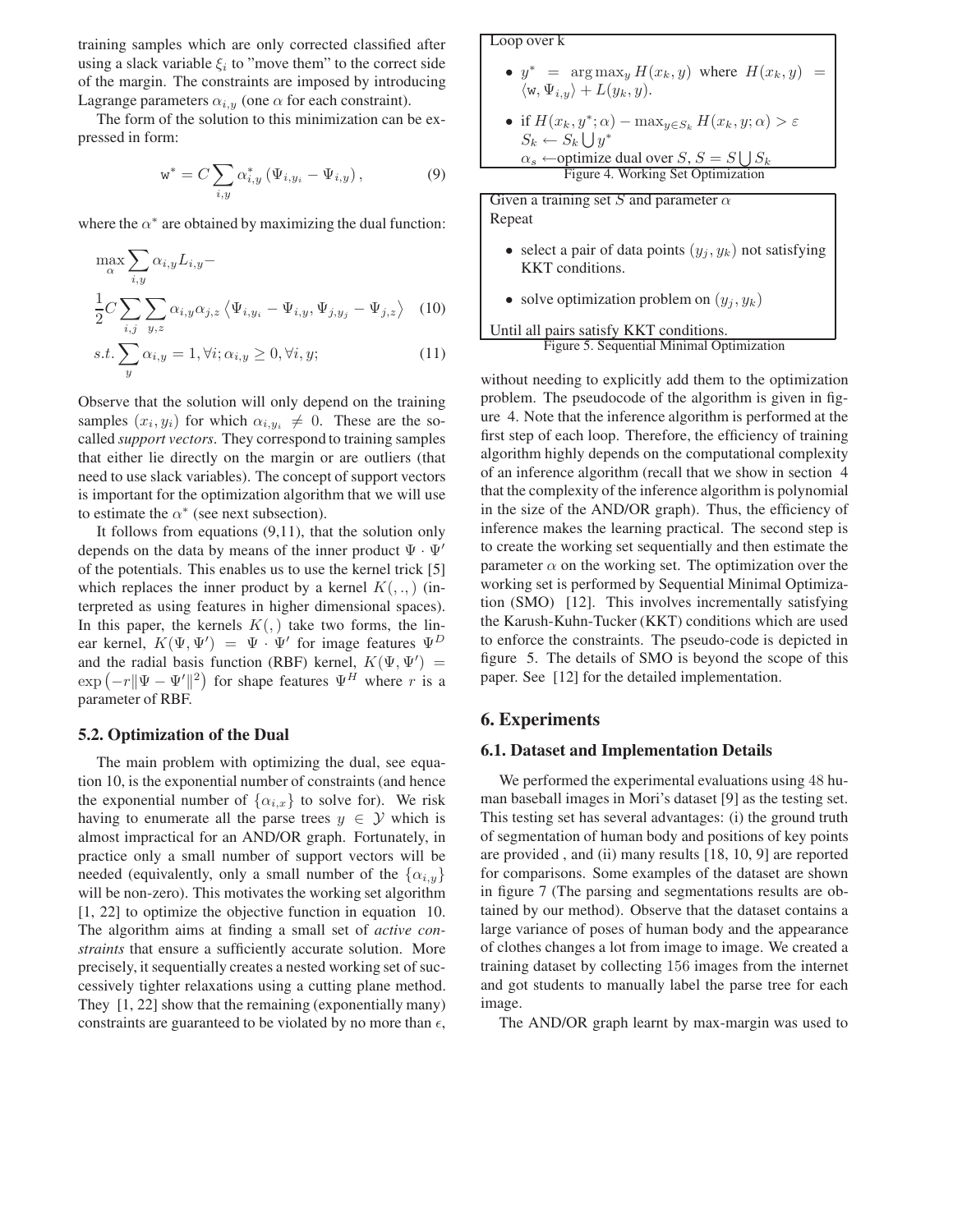obtain the parse  $y$  (i.e. to locate the body parts). We used max-margin on the training dataset to learn the parameters of the max-margin model. During learning, we set  $C = 0.1$ in equation 10, used the radial basis function kernel with  $r = 0.1$ , set the parameter in the loss function (equation 6) to be  $\delta = 12$ , and set  $\epsilon = 0.01$  in figure 4. Our strat-<br>eav to obtain segmentation, which is inspired by Grab-Cut egy to obtain segmentation, which is inspired by Grab-Cut [16], is to obtain the parse by the inference algorithm on the AND/OR graph and then segment object by graph-cut using the feature statistics inside the boundary as initializations (note that, unlike us, Grab-Cut requires initialization by a human).

#### **6.2. Performance Comparisons**

Two evaluation criterions are used to measure the performances of parsing and segmentation. The *average position error* [18] is used as the measure of the quality of parsing. The position error means the distance at pixel level between the positions of groundtruth and the parsing result. The smaller the position error, the better the quality of the parsing. Srinivasan and Shi [18] only used 5 joint nodes (headtorso, torso-left thigh, torso-right thigh, left thigh-left lower leg, right thigh-right lower leg) per image. In our case, there are 27 nodes along the boundary of human body per image used to give more detailed parsing. We use the segmentation measure, '*overlap score*' named by [18], to quantify the performance of segmentation. The overlap score is defined by  $\frac{area(P \cap G)}{area(P \cup G)}$ , where P is the area which the algorithm outputs as the segmentation and  $G$  is the area of ground-truth. The bigger the overlap score, the better the segmentation.

We compare the performances obtained by our approach to those reported by Srinivasan and Shi [18], which are the best results achieved so far on this dataset (e.g. better than Mori et al. 's [9]). Firstly, we compare the average position errors in figures 6. Observe that our best parse gives performance slightly better than the best (manually selected) of the top 10 parses output by [18] and significantly better than the best (manually selected) of their top three parses. Secondly, we compare the average overlap scores in figure 6. The difference of performance measured by overlap score is more significant. Observe that our result is significantly better than the best (manually selected) of their top 10 parses.

We illustrate our parsing and segmentation results in figure 7. The dotted points indicate the positions of the leaf nodes of parse tree which lie along the boundary of human body. The same parts in different images share the same color. For example, yellow and red points correspond to the left and right shoulder respectively. Light blue and dark blue points correspond to the left and right legs respectively. One can observe that the variation of poses are extremely large. Our AND/OR graph is capable of covering the articulated poses of body parts and segmenting the body nicely. However, the inference takes 3 minutes for image with size

 $640 \times 480.$ 



Figure 6. We compare our results with that of Srinivasan and Shi [18]. The performance of parsing (position error) and segmentation (overlap score) are shown in the top and bottom figures respectively. Note that [18] select the best one (manually)of the top parses.

### **7. Discussion**

We presented an AND/OR graph for representing objects whose parameters can be learnt in a globally optimal way by extending max-margin learning technique developed in machine learning. Advantages of our approach include (i) the ability to model the enormous number of poses that occur for articulated objects such as humans, (ii) the discriminative power provided by max-margin learning (by contrast to MLE), and (iii) the use of the kernel trick to make use of high-dimensional features. We gave detailed experiments on the baseball datasets, showing significant improvements over the state-of-the-art method. In particular, our method outputs a single parse and not a list of possible parses. We are currently working on improving the inference speed of our algorithm by using a cascade strategy. We are also extending the model to represent humans in more detail.

# **8. Acknowledgments**

This research was supported by NSF grant 0413214.

### **References**

- [1] Y. Altun, I. Tsochantaridis, and T. Hofmann. Hidden markov support vector machines. In *ICML*, pages 3–10, 2003.
- [2] H. Chen, Z. Xu, Z. Liu, and S. C. Zhu. Composite templates for cloth modeling and sketching. In *CVPR (1)*, pages 943– 950, 2006.
- [3] Y. Chen, L. Zhu, C. Lin, A. L. Yuille, and H. Zhang. Rapid inference on a novel and/or graph for object detection, segmentation and parsing. In *NIPS*, 2007.
- [4] K. Crammer and Y. Singer. On the algorithmic implementation of multiclass kernel-based vector machines. *Journal of Machine Learning Research*, 2:265–292, 2001.
- [5] N. Cristianini and J. Shawe-Taylor. *An introduction to support Vector Machines: and other kernel-based learning methods*. Cambridge University Press, New York, NY, USA, 2000.
- [6] Y. Jin and S. Geman. Context and hierarchy in a probabilistic image model. In *CVPR (2)*, pages 2145–2152, 2006.
- [7] J. D. Lafferty, A. McCallum, and F. C. N. Pereira. Conditional random fields: Probabilistic models for segmenting and labeling sequence data. In *ICML*, pages 282–289, 2001.